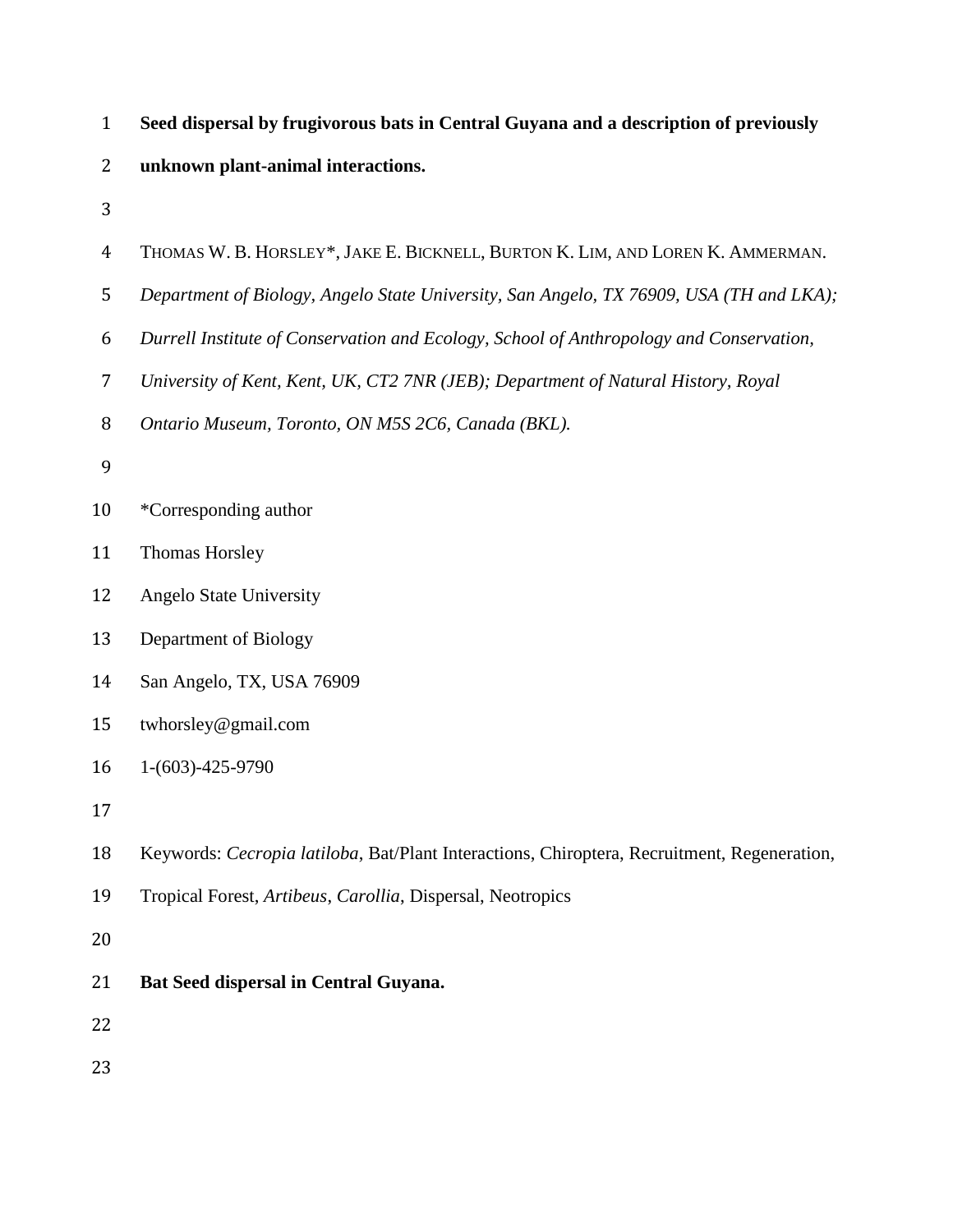ABSTRACT:

 Species of bats in the subfamilies Stenodermatinae and Carolliinae are primarily frugivores, and through the ingestion of fruit and defecation of seeds, they play a crucial role in their environment through the dispersal of early successional and pioneer plants contributing to reforestation. These ecosystem services provided by frugivorous bats are becoming more critical with time, as anthropogenic habitat destruction continues to rise. The objective of this study was to survey the plant species dispersed by frugivorous bats in a tropical rainforest in Guyana. Fecal samples were taken from captured frugivorous bats and stomach contents were taken from a representative collection. The four most common bats were *Artibeus planirostris, A. obscurus, A. lituratus,* and *Carollia perspicillata*, which accounted for 67% of total captures in mist nets set in the forest understory. Twenty plant species were identified in fecal and stomach content samples with the most abundant (*Ficus nymphaeifolia, Piper bartlingianum, Cecropia latiloba,* and *C. sciadophylla*) accounting for 60% of the total. *Cecropia latiloba*, which is an early colonizer of floodplains throughout the Guiana Shield and Amazon River Basin was previously unknown to be bat dispersed. Seven plant species were documented as being dispersed by nine bat species for the first time. These results enhance our understanding of seed dispersal by Neotropical bats, specifically by revealing previously unknown bat/plant relationships.

INTRODUCTION

 Bats are ecologically important as mediators of seed dispersal in tropical forests (Heithaus et al. 1975). This provision of ecosystem services is fundamental to forest dynamics and regeneration. Over 80% of plant species in the Neotropics rely on frugivorous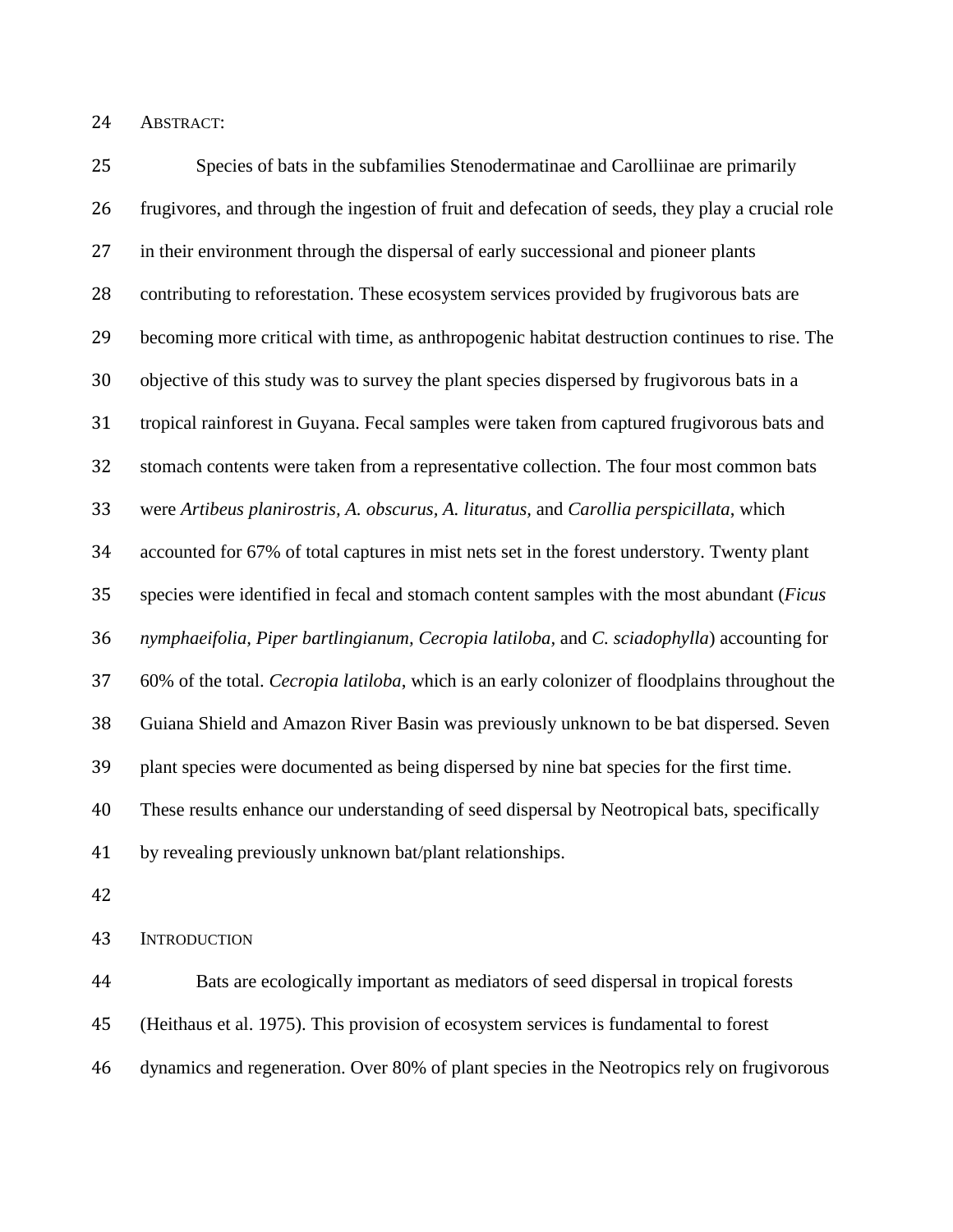| 47 | vertebrates for the dispersal of their diaspores (the effective dispersal unit) (Howe and      |
|----|------------------------------------------------------------------------------------------------|
| 48 | Smallwood 1982). Geiselman et al. (2002 onward) reported a total of 549 species in 191         |
| 49 | genera forming 62 plant families that are dispersed by bats. In many cases, bats are the sole  |
| 50 | or primary dispersal agents for numerous tropical plants (Fleming and Heithaus 1981,           |
| 51 | Fleming 1988, Galindo-González et al. 2000). Lopez and Vaughan (2007) found that five of       |
| 52 | the six most commonly caught sympatric frugivorous bats in Costa Rica had a diet that was      |
| 53 | composed of predominately one or two species of plant, however, the frequency and extent to    |
| 54 | which bats change among food items depends on food resource abundance and competitors          |
| 55 | (Humphrey and Bonaccorso 1979).                                                                |
| 56 | Many neotropical phyllostomid bats rely on one or more of the five plant genera                |
| 57 | Cecropia, Ficus, Piper, Solanum, and Vismia (Fleming 1986). These bats are critical to the     |
| 58 | dispersal of these genera (Bonaccorso and Gush 1987); their fruits are nutritionally poor,     |
| 59 | requiring the consumption of large quantities to meet the bats dietary needs (Fleming 1986).   |
| 60 | Between foraging bouts, bats carry fruit to feeding roosts where they drop the indigestible    |
| 61 | material (Nowak 1994), and defecate seeds along the way. This process results in a single bat  |
| 62 | dispersing up to thousands of diaspores each night.                                            |
| 63 | In Guyana, the phyllostomid genera Artibeus and Carollia are found in                          |
| 64 | disproportionately high abundances compared with other species (Lim and Engstrom 2001a,        |
| 65 | 2005), and are therefore likely important seed dispersers that contribute disproportinately to |
| 66 | the local forest dynamics in these relatively undisturbed forests. The objective of this study |
| 67 | was to survey the plant species dispersed by frugivorous bats within the Iwokrama Forest in    |
| 68 | Guyana, with an emphasis on the genera Artibeus and Carollia. This is the first study of       |
| 69 | frugivorous bat diet conducted in Guyana.                                                      |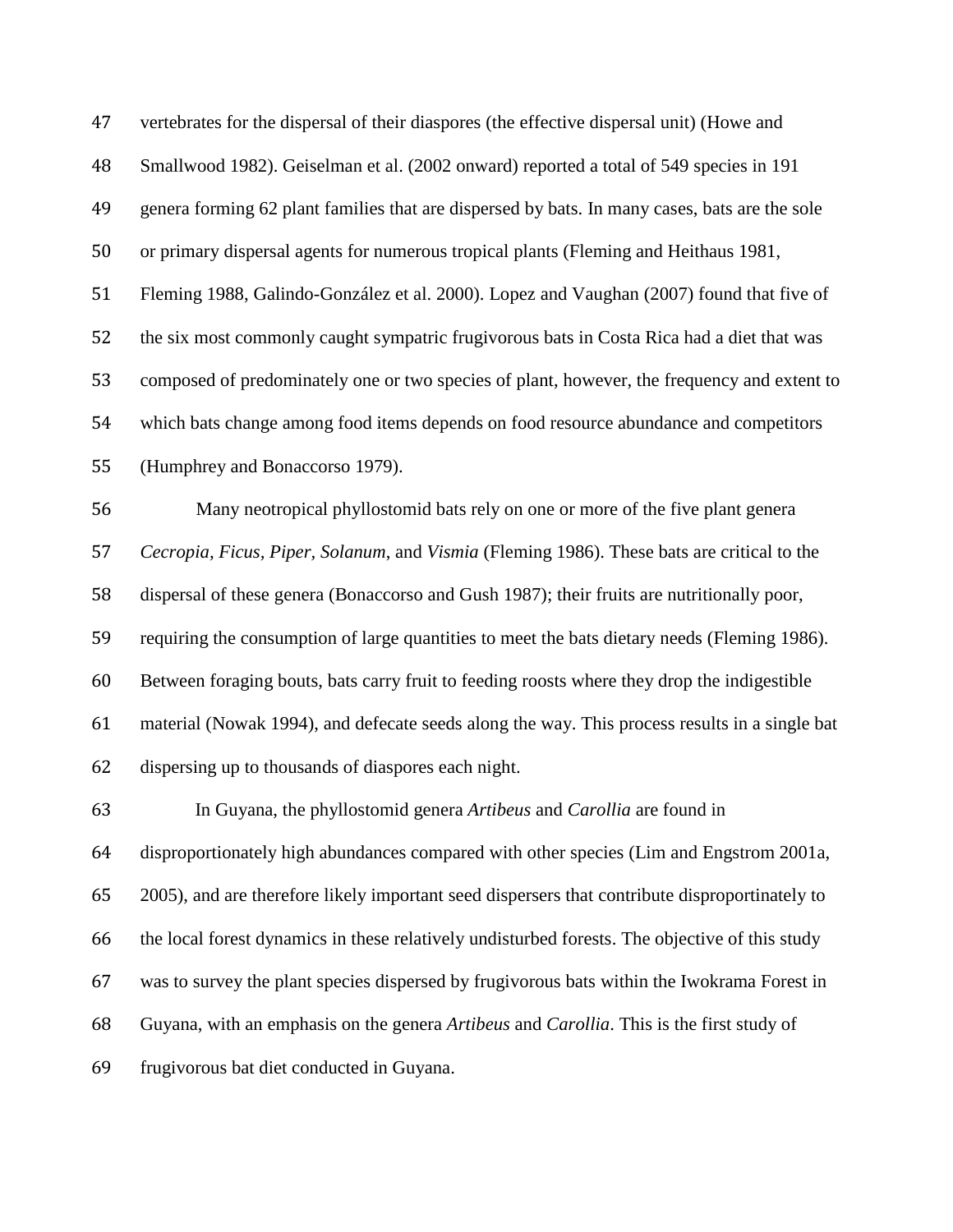METHODS

Study site

 The Iwokrama Forest is composed of 371,000 ha of largely pristine rainforest located in central Guyana in the Potaro-Siparuni Region (Figure 1). Iwokrama was set aside by the government of Guyana in 1990 under the auspices of the Commonwealth Secretariat (Hawkes and Wall 1993). It is divided into two approximately equal parts: half is strictly a wilderness reserve set aside for the study of biodiversity, whereas the other area is for research in harvest of rainforest resources. A 70 km road passes through the center of the reserve. The Surama Forest is located just outside Iwokrama, bordering the southwest corner. The reserve is characterized by low-lying terra firme tropical rainforest dominated by emergent trees such as *Chlorocardium rodiei*, *Eperua falcata*, *Dicorynia guianensis*, *Mora excelsa* and *Swartzia leiocalycina*. Average annual rainfall for the region is approximately 3000 mm yr, 400-500 mm during rainy season months (April to July) and 200 mm during 83 most other months. Temperatures range from an average low of 22<sup>o</sup>C at night during the July 84 wet season to an average high of 36<sup>o</sup>C in the daytime during the October dry season (Bicknell et al. 2011). 86 In this study, four sites in this region were surveyed for bats. Turtle Mountain (4.731°

87 -58.717°), Kabocalli (4.287° -58.508°), and Sandstone (4.383° -58.921°) are located within 88 Iwokrama; and Rock Landing (4.179° -59.082°) is within the Surama Forest (Figure 1). The Turtle Mountain site is located within a large area of flooded forest adjacent to the Essequibo River. The other sites are subject to flooding from the Essequibo or Burro-Burro Rivers. However, the flooded forest at Turtle Mountain is the most substantial of the surveyed sites.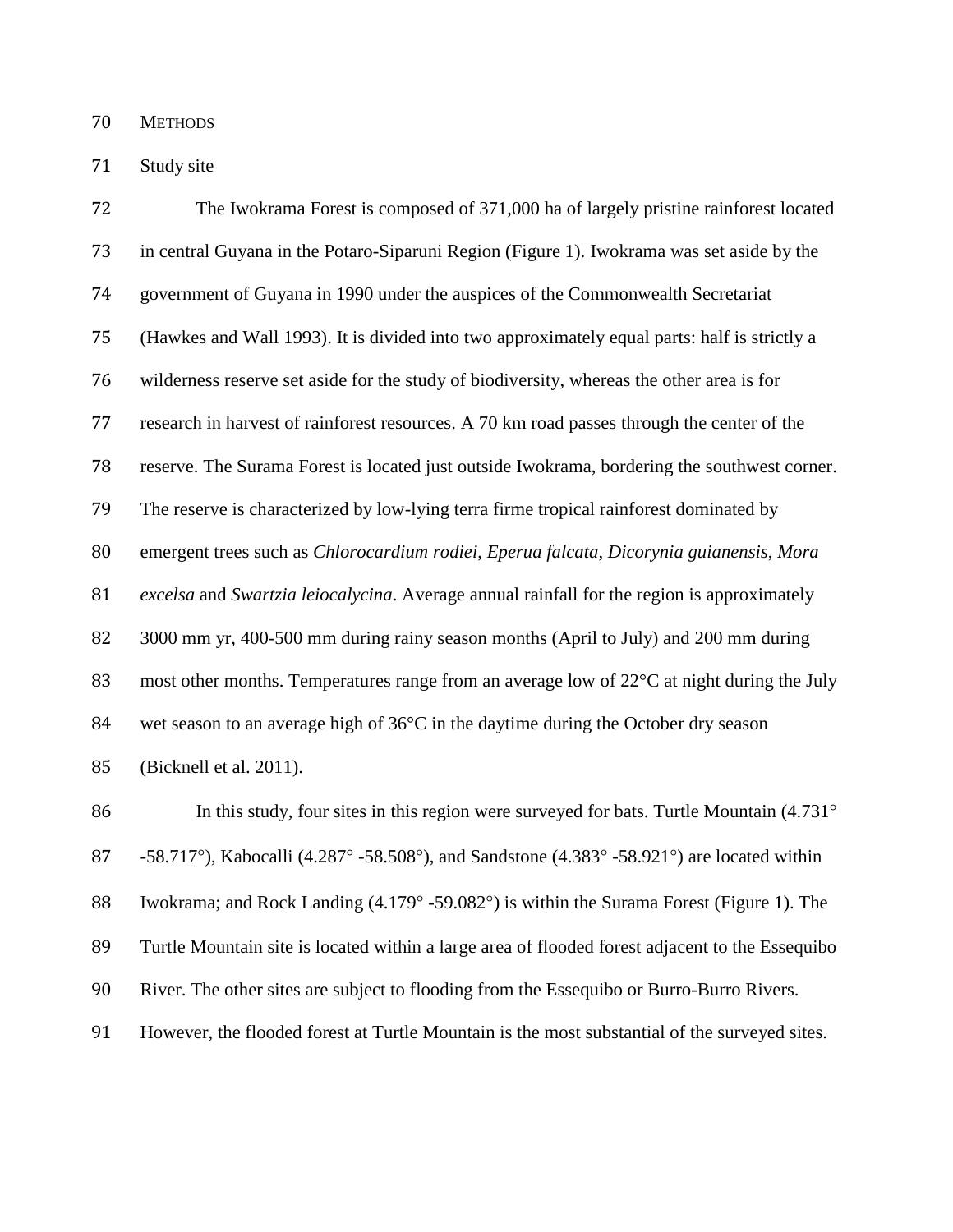Kabocalli is the only site located within the wilderness preserve of Iwokrama and is the least developed of any site.

Sampling strategy

 Bat surveys were conducted in the Iwokrama and Surama Forests during the wet- season in July and August 2013. Turtle Mountain was surveyed for 4 nights (July 20-23), Kabocalli for 5 nights (July 25-29), Rock Landing for 4 nights (August 1-4), and Sandstone for 4 nights (August 6-9). Sites were surveyed using 18 understory mist nets arranged in a 100 100 m grid comprised of three transects through the forest. Pairs of 12 m nets were positioned perpendicular to each other and separated by 50 m along each of the three transects. Nets were opened at 18:00 h and closed at 00:00 h. In the event of ongoing heavy rain, nets were closed. Species were identified using keys developed by Lim and Engstrom (2001b).

 Fecal samples were collected from captured frugivores. Bats were held in cloth capture bags for no longer than two hours to allow time for individuals to defecate in order to maximize sample yield (Lopez and Vaughan 2004). Bags were cleaned of remnant feces between captures to prevent cross contamination of fecal samples. Bats were released after collection of data and fecal samples, if provided. Voucher specimens were collected of one individual per species per night of surveying to represent the species diversity of bats at each of the four sampling localities, and stomach contents were taken from collected frugivorous individuals for dietary analysis. Stomach content samples were not collected from individuals that had provided an earlier fecal sample. All procedures followed animal research guidelines approved by the American Society of Mammalogists (Sikes et al. 2011) and the Institutional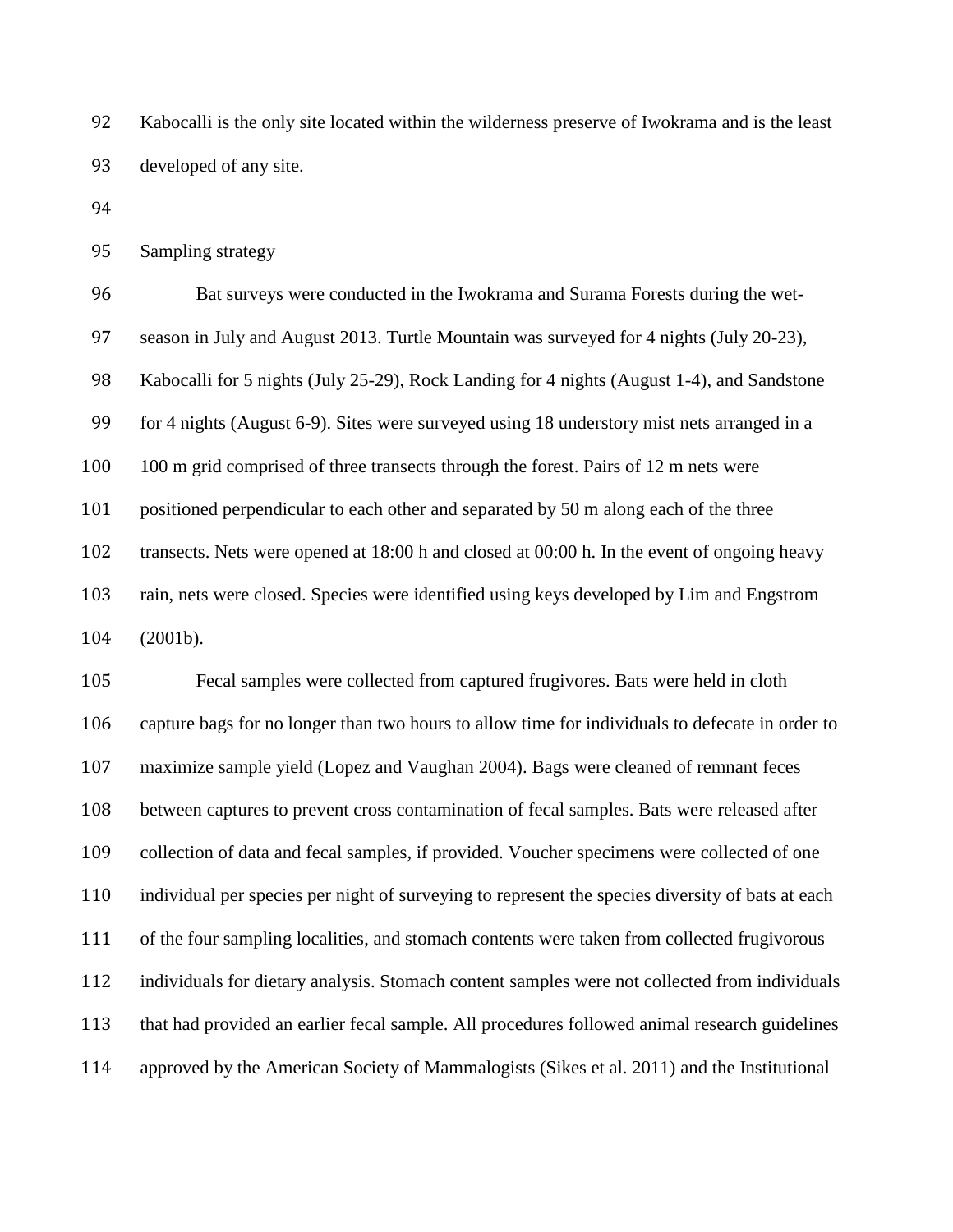Animal Care and Use Committee at Angelo State University (IACUC Approval Number 1312). Specimens were deposited at the Centre for the Study of Biological Diversity in Georgetown, Guyana, Angelo State Natural History Collection in San Angelo, Texas, and the Royal Ontario Museum in Toronto, Ontario. Fecal samples were stored in 2 ml screw-cap microcentrifuge tubes filled with 70% ethanol.

 Fallen fruit and any fruit available on plants surrounding the bat nets at each site, in 121 addition to available accompanying plant parts, were collected and stored in Whirl-pak™ bags containing 70% ethanol for use as a comparative reference source for identification of seeds defecated by bats. Furthermore, any fruit carried into the nets by bats were documented and collected, and the species of bat carrying the fruit was recorded. All collected fruit and fecal samples were identified, and the contained diaspores were dried in order to build a reference collection. Diaspores from collected fecal samples and stomach contents were sorted into morphotypes and identified using a reference collection at Old Dominion University in Norfolk, Virginia. The number of types, number of diaspores of each type, and morphometric data of each type were recorded for each collected sample. Additionally, all diaspore types were photographed for digital documentation. Bat and plant genus associations were tested using a permutation test for independence (Chihara and Hesterberg 2011) using a chi-square test function in the coin package in R (Hothorn et al. 2006, 2008). 

RESULTS

 We accumulated 1,656 net hours of survey effort among the four sites, capturing 241 individuals from 26 species of bats. Capture rates ranged from a high of 0.262 captures/nh at Rock Landing to a low of 0.060 captures/nh at Kabocalli. The five most commonly captured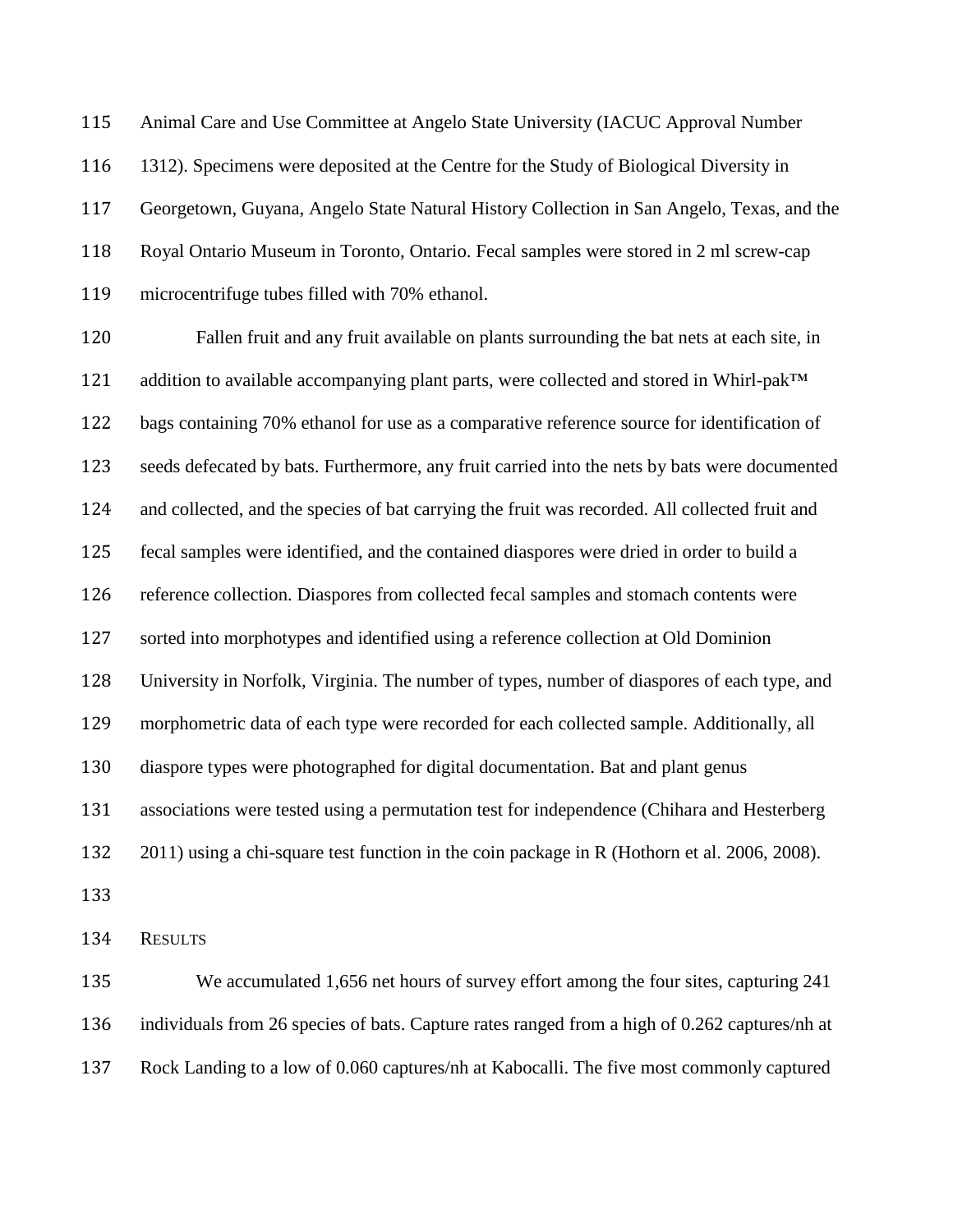species were *Artibeus planirostris* (70), *A. obscurus* (31), *Carollia perspicillata* (31), *A.* 

*lituratus* (30), and *Rhinophylla pumilio* (15). Overall, 75 fecal samples and 39 stomach

content samples were collected from 14 bat species. Collectively, 63 of the combined 114

samples contained diaspores. The remaining 51 samples contained a combination of fruit

pulp, plant material, and some insect material. Additionally, four fruits were collected from

bats carrying them into nets: two *Chrysobalanaceae* species, one dispersed by *A. obscurus* 

and the other dispersed by *A. lituratus*, *Ficus maxima* dispersed by *A. planirostris*, and *Piper* 

*bartlingianum* dispersed by *Carollia perspicillata*. Of the 63 samples containing diaspores,

*Artibeus lituratus, A. planirostris,* and *A. obscurus* accounted for 27 samples; *Carollia* 

*perspicillata* accounted for 25 samples; and other bat species (*Artibeus gnomus,* 

*Phyllostomus hastatus, Platyrrhinus helleri, Rhinophylla pumilio, Sturnira lilium, S. tildae,* 

and *Vampyressa bidens*) represented 11 samples.

Overall, 20 plant species were identified in collected samples, including *Cecropia* 

*latiloba*, a species previously unknown to be bat dispersed (Figure 2, Table 1) (Lobova et al.

2009). *Cecropia latiloba* was dispersed most commonly by *Artibeus planirostris* (three

samples) and *A. obscurus* (two samples). However, a single dispersal record also was

observed for *A. lituratus*, *C. perspicillata, P. helleri*, and *V. bidens.* Seven bat-dispersed plant

species were found to be dispersed by bat species that have not previously been recorded as

dispersers of those plant species, and thus are newly recorded bat/plant relationships (Lobova

et al. 2009) (Table 1). When considering bat/plant genus associations, there was a significant

- 158 association between *Artibeus* and *Ficus/Cecropia* and *Carollia* and *Piper/Solanum* ( $\chi^2$  = 42.1,
- df= 3, p<0.001) (Figure 3). *Artibeus* accounted for 83% of *Ficus* records and 74% of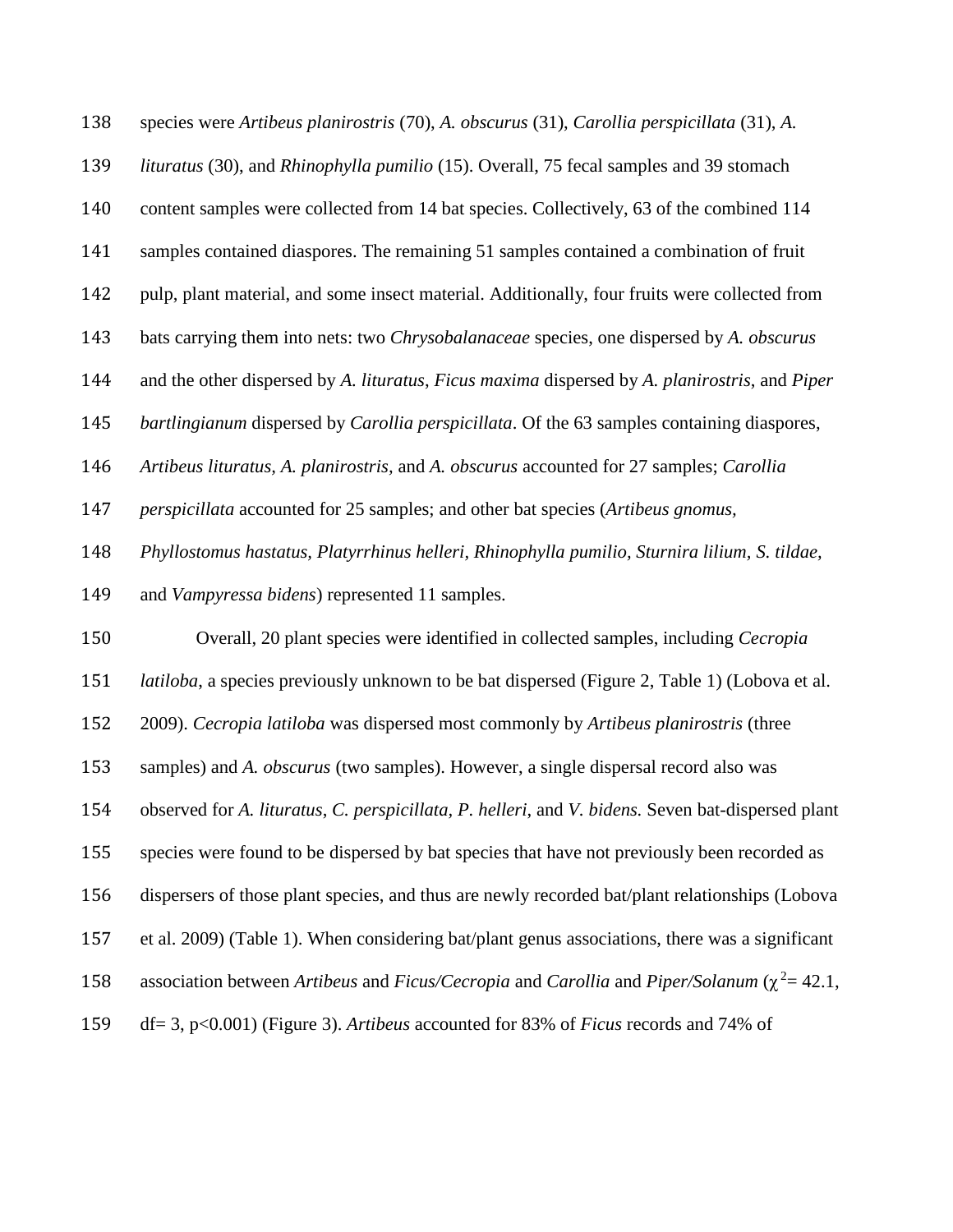*Cecropia* records, and *Carollia* species accounted for 75% of *Piper* records and 100% of *Solanum* records.

DISCUSSION

 Overall, *A. lituratus, A. planirostris, and A. obscurus* fed on three plant genera *Ficus, Cecropia,* and *Philodendron*. *Carollia perspicillata* fed on nine genera: *Piper, Solanum, Rollinia, Senna, Anthurium, Paullinia, Philodendron, Vismia,* and *Cecropia*. Delaval et al. (2005) attained similar results in their analysis of niche breadth among frugivorous phyllostomid guilds in French Guiana. They found large *Artibeus* species exhibited low niche breadth, foraging on predominantly *Cecropia* and *Ficus* species, and conversely *Carollia* species foraged on a variety of fruits (predominantly *Solanum* and *Piper* species) with a much higher niche breadth. In the current study, minimal dietary overlap occurred between *Artibeus* and *Carollia*, with only two overlapping plant genera, *Philodendron* and *Cecropia.* Furthermore, each of these plant genera was represented by only a single sample in each group of bats: one *Artibeus* sample contained *Philodendron sp.* and a single *Carollia* sample contained *Cecropia latiloba*.

 *Cecropia latiloba* is one of the most efficient colonizers of flood plains throughout its distribution within the Amazon Basin and the Guiana Shield (Parolin 2002, Lobova et al. 2003, Zalamea et al. 2011). The peak flowering and fruiting period of this species is during the wet season, contrary to most other fruit-producing plant species over its range (Milton 1991). Fruits of *C. latiloba* mature only at the end of the high water phase, occurring in July and August, and are adapted for aquatic dispersal by fish (Parolin 2002, Parolin et al. 2010). *Artibeus lituratus*, *A. planirostris,* and *A. obscurus* were responsible for six of the nine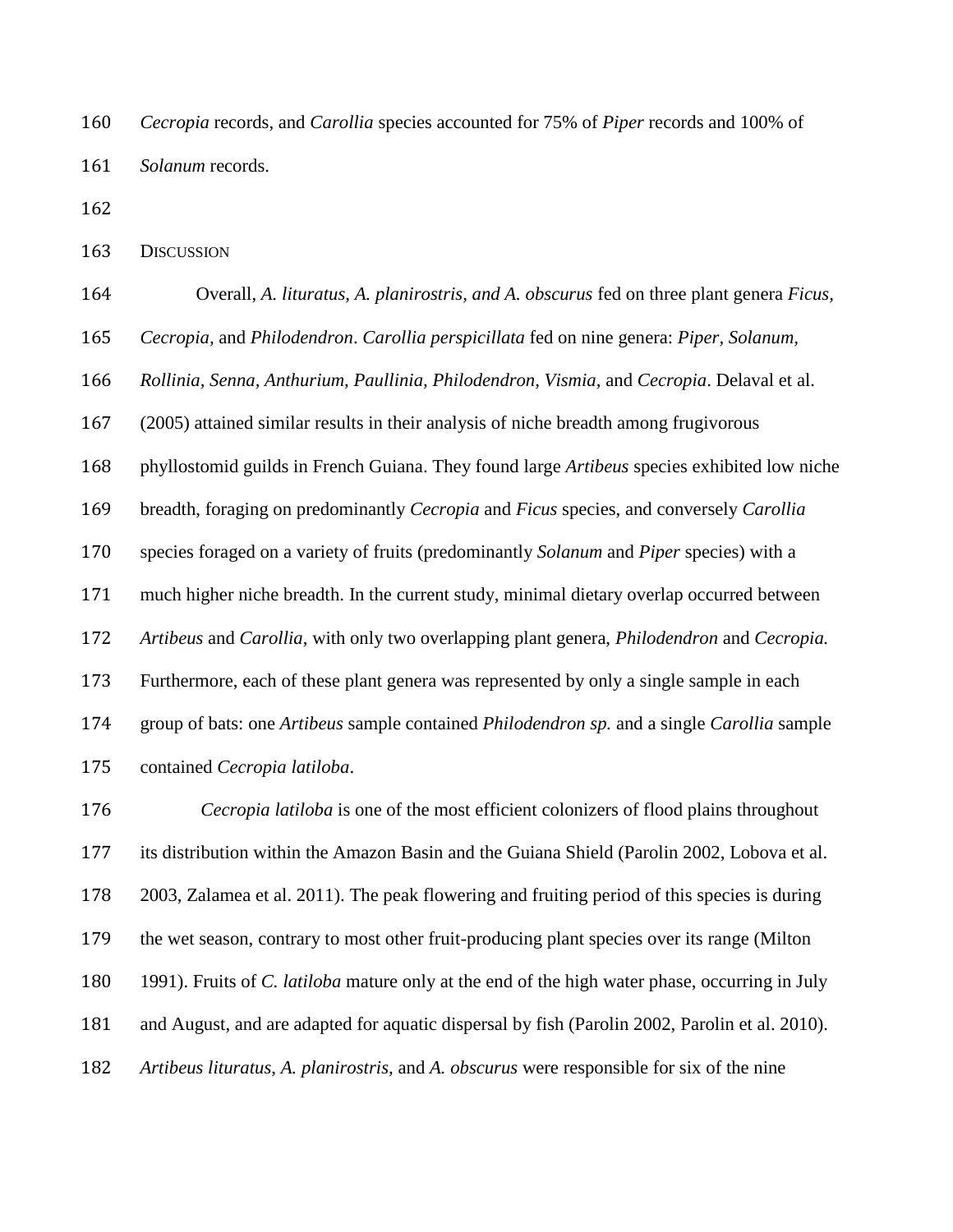dispersal records of *Cecropia latiloba* in our study. It is unknown whether foraging on *C.* 

*latiloba* by bats was opportunistic or preferential. Futhermore, as many bird species are

known to consume and disperse *Cecropia* species (Eisenmann 1961) and many *Cecropia* 

species are known to have multiple animal dispersers (Eisenmann 1961, Fleming and

Williams 1990, Lobova et al. 2003, Anderson et al. 2009), future studies are necessary to

determine if *C. latiloba* is dispersed by birds in the Iwokrama Forest, and compare the roles

and germination rates as a result of fish, bat, and bird dispersal.

In the present study, 37% of the fecal/stomach content samples from 9 species of

frugivorous bats represented new dispersal records for 7 species of plants, including the first

report of *Cecropia latiloba* being bat dispersed (Lobova et al. 2009). Continued dietary

research on the bat community within Iwokrama would undoubtedly add to our current

understanding of bat/plant interactions in wet and seasonally inundated habitat as well as the

ecological contribution of bats during forest regeneration.

ACKNOWLEDGMENTS

 We would like to thank Dr. Tatyana Lobova at Old Dominion University in Norfolk, VA (ODU), for the use of her seed reference collection and her assistance in confirming identification of collected species. We thank the Operation Wallacea volunteers for their hard work, and Operation Wallacea for facilitating this project and for providing funding and the Center for Innovation in Teaching and Research at ASU for providing funding through a graduate research grant and the Head of the River Ranch research grant, available through the Biology department at ASU, for providing travel funding to and from Guyana and ODU. We acknowledge the Iwokrama International Centre for Rainforest Conservation and Development and the Surama Village Eco Lodge for supporting this research through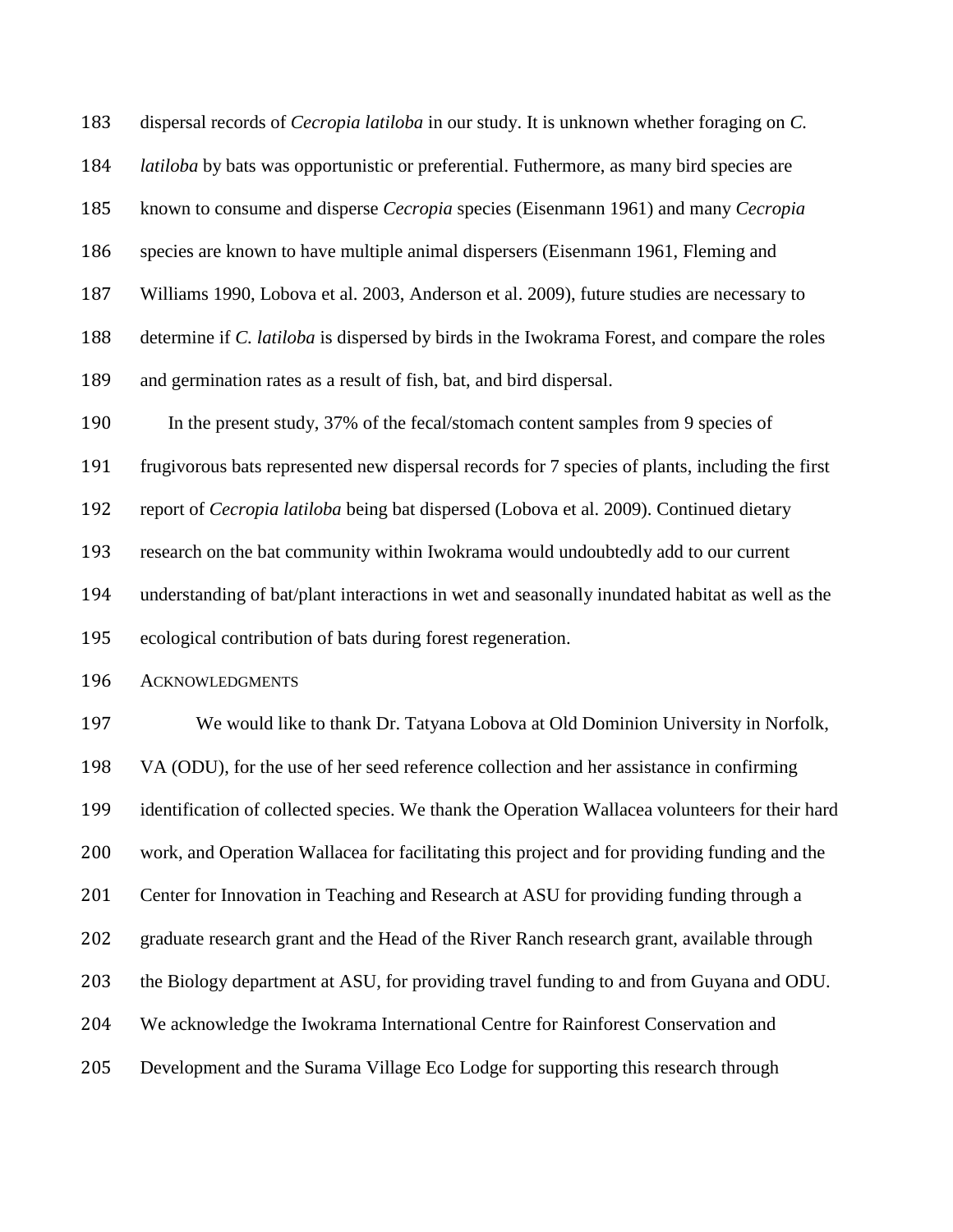| 206 | providing study sites, lodging and support. Lastly, we thank local Amerindian counterparts   |
|-----|----------------------------------------------------------------------------------------------|
| 207 | within Iwokrama/Surama for their assistance on Operation Wallacea Guyana expeditions.        |
| 208 |                                                                                              |
| 209 | <b>LITERATURE CITED</b>                                                                      |
| 210 |                                                                                              |
| 211 | ANDERSON, J. T., J. S. ROJAS, and A. S. FLECKER. 2009. High-quality seed dispersal by fruit- |
| 212 | eating fishes in Amazonian floodplain habitats. Oecologia, 161: 279–290.                     |
| 213 |                                                                                              |
| 214 | BICKNELL, J., A. SNYDER, and B. K. LIM. 2011. Monitoring of vertebrates by Operation         |
| 215 | Wallacea in the Iwokrama and Surama forests, Guyana. Available from                          |
| 216 | (http://www.opwall.com/Library/Opwall%20library%20pdfs/Reports/Guyana/Guyana%20op            |
| 217 | wall%202011%20report%20-%20all%20sites.pdf).                                                 |
| 218 |                                                                                              |
| 219 | BONACCORSO, F. J., and T. J. GUSH. 1987. Feeding behaviour and foraging strategies of        |
| 220 | captive phyllostomid fruit bats: An experimental study. Journal of Animal Ecology, 56: 907-  |
| 221 | 920.                                                                                         |
| 222 |                                                                                              |
| 223 | CHIHARA, L., and T. HESTERBERG. 2011. Hypothesis testing. Pp 35–75, in Mathematical          |
| 224 | Statistics with Resampling and R. John Wiley & Sons Inc., New Jersy, 418 pp.                 |
| 225 |                                                                                              |
| 226 | DELAVAL, M., M. HENRY, and P. CHARLES-DOMINIQUE. 2005. Interspecific competition and         |
| 227 | niche partitioning: example of a Neotropical rainforest bat community. Review of Ecology –   |
| 228 | Terre Vie, 60: 149-165.                                                                      |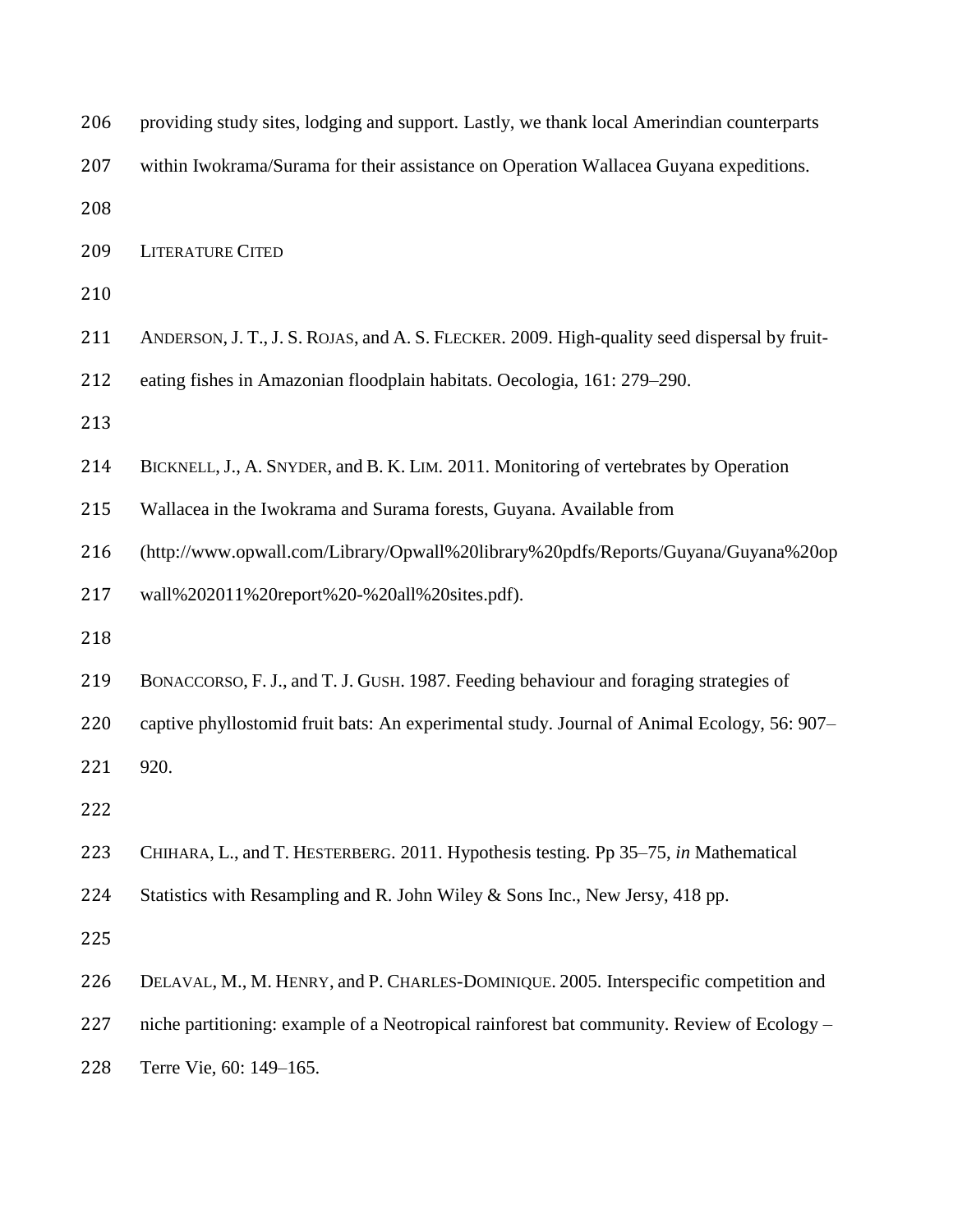| 229 | EISENMANN, E. 1961. Favorite foods of Neotropical birds: flying termites and Cecropia         |
|-----|-----------------------------------------------------------------------------------------------|
| 230 | catkins. Auk, 78: 636-637.                                                                    |
| 231 |                                                                                               |
| 232 | FLEMING, T. H. 1986. Opportunism versus specialization: the evolution of feeding strategies   |
| 233 | in frugivorous bats. Pp 105–118, in Frugivores and Seed Dispersal. (A. Estrada and T. H.      |
| 234 | Fleming eds.). Springer Publications, New York, New York, 392 pp.                             |
| 235 |                                                                                               |
| 236 | FLEMING, T. H. 1988. The short-tailed fruit bat: a study in plant-animal interactions.        |
| 237 | University of Chicago Press, Chicago, Illinois.                                               |
| 238 |                                                                                               |
| 239 | FLEMING, T. H., and E. R. HEITHAUS. 1981. Frugivorous bats, seed shadows, and the structure   |
| 240 | of tropical forests. Biotropica (Reproductive Botany Supplement), 13: 45–53.                  |
| 241 |                                                                                               |
| 242 | FLEMING, T. H., and C. F. WILLIAMS. 1990. Phenology, seed dispersal, and recruitment in       |
| 243 | Cecropia peltata (Moraceae) in Costa Rica tropica dry forest. Journal of Tropical Ecology, 6: |
| 244 | $163 - 178$                                                                                   |
| 245 |                                                                                               |
| 246 | GALINDO-GONZÁLEZ, J., S. GUEVARA, and V. J. SOSA. 2000. Bat and bird-generated seed           |
| 247 | rains at isolated trees in pastures in a tropical rainforest. Conservation Biology, 14: 1693– |
| 248 | 1703.                                                                                         |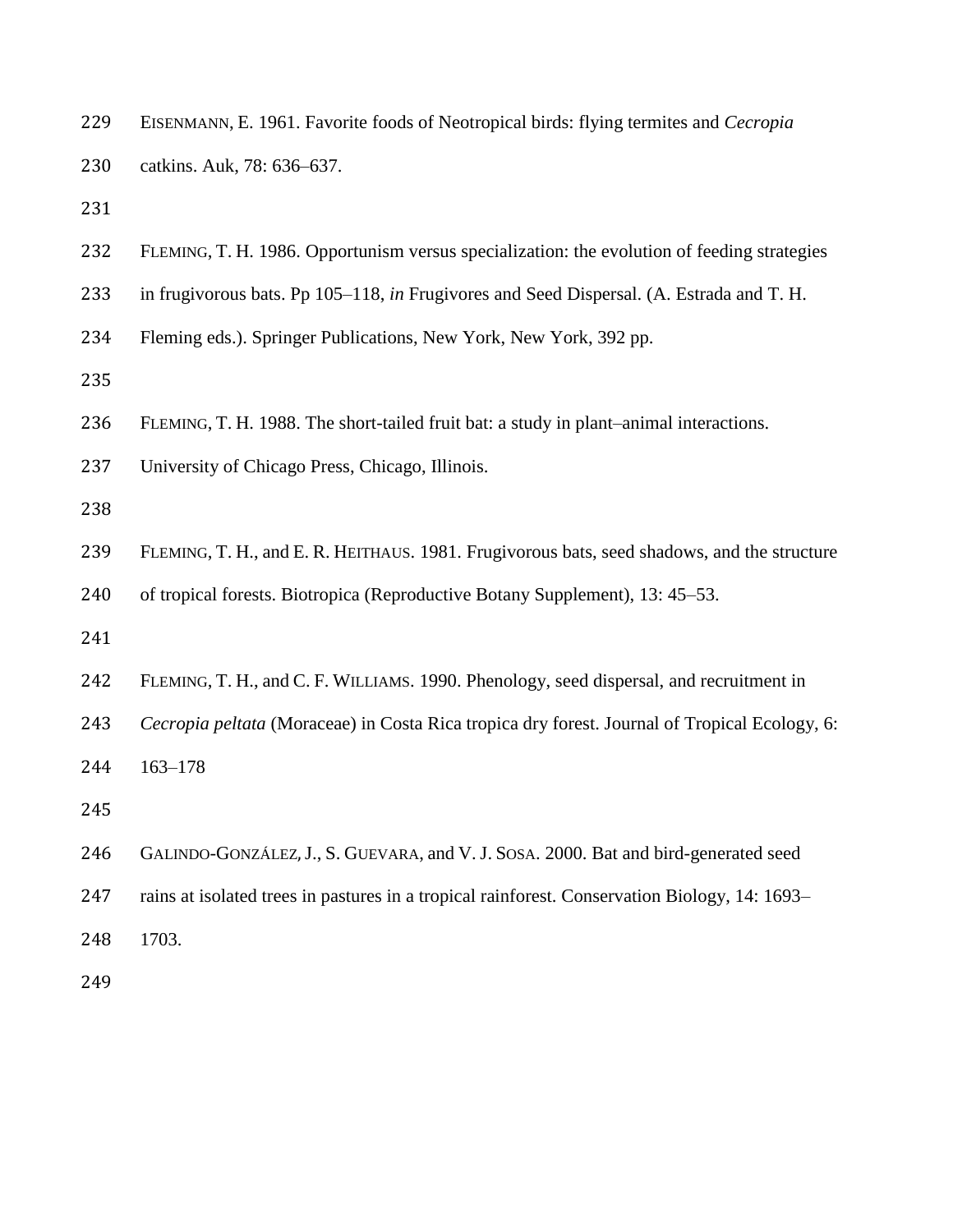| 250 | GEISELMAN, C., S. A. MORI, T. A. LOBOVA, and F. BLANCHARD. 2002 onward. Database of       |
|-----|-------------------------------------------------------------------------------------------|
| 251 | Neotropical bat/plant interactions. http://www.nybg.org/botany/tlobova/mori/batspl ants/d |
| 252 | atabase/dbase_frameset.htm.                                                               |
| 253 |                                                                                           |
| 254 | HAWKES, M.D. and J. R. D. WALL (1993) The Commonwealth and Government of Guyana           |
| 255 | Iwokrama Rain Forest Programme, Phase 1, Site Resource Survey, Main Report. Natural       |
| 256 | Resources Institute, Chatham, UK                                                          |
| 257 |                                                                                           |
| 258 | HEITHAUS, E. R., T. H. FLEMING, and P. A. OPLER. 1975. Foraging patterns and resource     |
| 259 | utilization in seven species of bats in a seasonal tropical forest. Ecology, 56: 841–854. |
| 260 |                                                                                           |
| 261 | HOTHORN, T., K. HORNIK, M. A. VAN DE WIEL, AND A. ZEILEIS. 2006. A Lego System for        |
| 262 | conditional inference. The American Statistician, 60: 257–263.                            |
| 263 |                                                                                           |
| 264 | HOTHORN, T., K. HORNIK, M. A. VAN DE WIEL, AND A. ZEILEIS. 2008. Implementing a class     |
| 265 | of Permutation Tests: The coin package. Journal of Statistical Software 28: 1–23.         |
| 266 | URL http://www.jstatsoft.org/v28/i08/.                                                    |
| 267 |                                                                                           |
| 268 | HOWE, H. F., and F. J. SMALLWOOD. 1982. Ecology of seed dispersal. Annual Review of       |
| 269 | Ecological Systems, 12: 201–228.                                                          |
| 270 |                                                                                           |

- HUMPHREY, S. R., F. J. and BONACCORSO. 1979. Population and community ecology. Pp.
- 406–441, *in* Biology of Bats of the New World Family Phyllostomatidae. Part III. (R. J.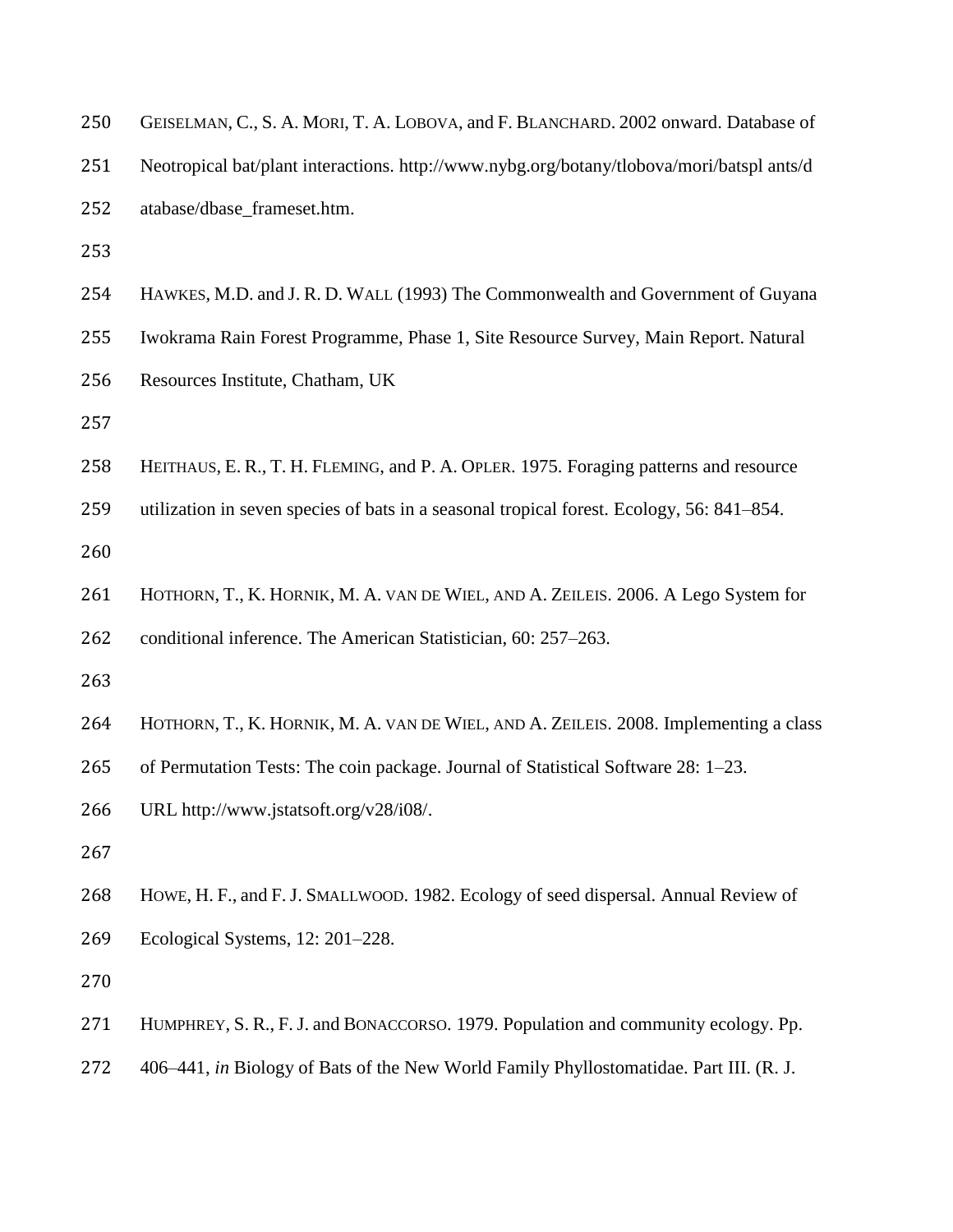- Baker, J. K. Jones Jr., and D. C. Carter eds.). Special Publications of the Museum, Texas
- Tech University, Lubbock, Texas, 441 pp.
- 
- LIM, B. K., and M. D. ENGSTROM. 2001a. Bat community structure at Iwokrama Forest,
- Guyana. Journal of Tropical Ecology, 17: 647–665.
- 
- LIM, B. K., and M. D. ENGSTROM. 2001b. Species diversity of bats (Mammalia: Chiroptera)
- in Iwokrama Forest, Guyana and the Guianan subregion: implications for conservation.
- Biodiversity and Conservation, 10: 613–657.
- 
- LIM, B. K., and M. D. ENGSTROM. 2005. Mammals of the Iwkrama Forest. Proceedings of the Academy of Natural Sciences of Philadelphia, 154: 71–108.
- 
- LOBOVA, T. A., S. A. MORI, F. BLANCHARD, H. PECKHAM, and P. CHARLES-DOMINIQUE.
- 2003. *Cecropia* as a food resource for bats in French Guiana and the significance of fruit
- structure in seed dispersal and longevity. American Journal of Botany, 90: 388–403.
- 
- LOBOVA, T. A., C. K. GEISELMAN, and S. A. MORI. 2009. Seed dispersal by bats in the
- Neotropics. New York Botanical Garden Press, New York, xiii + 471 pp.
- 
- LÓPEZ, J. E., and C. VAUGHAN. 2004. Observations on the role of frugivorous bats as seed
- dispersers in Costa Rica secondary humid-forests. Acta Chiropterologica, 6: 111–119.
-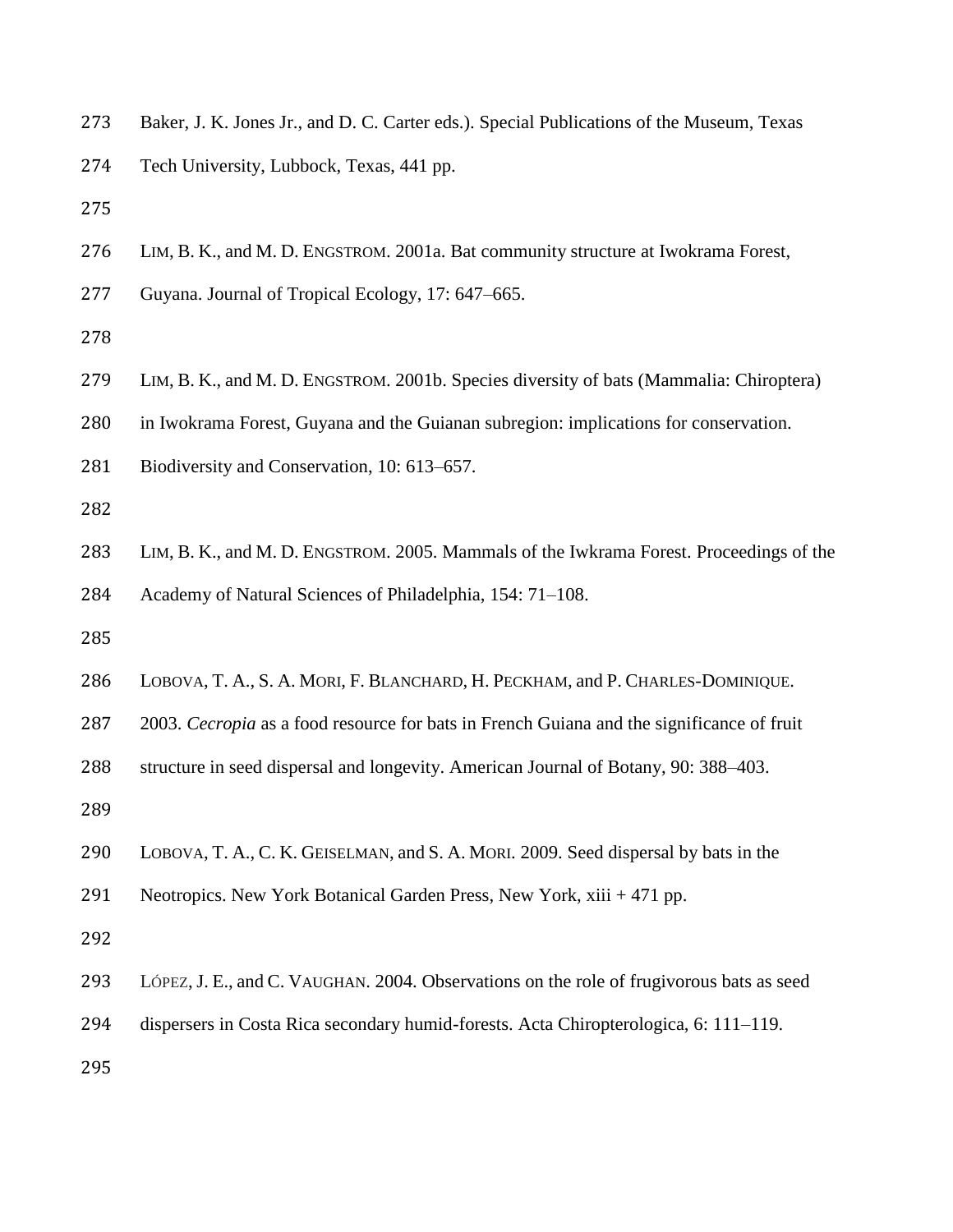| 296 LÓPEZ, J. E., and C. VAUGHAN. 2007. Food niche overlap among Neotropical frugivorous |  |  |
|------------------------------------------------------------------------------------------|--|--|
|                                                                                          |  |  |

- bats in Costa Rica. Revista de Biologia Tropical, 55: 301–313.
- 
- MILTON, K. 1991. Leaf change and fruit production in six Neotropical Moraceae species.
- Journal of Ecology, 79: 1–6.
- 
- NOWAK. M. R. 1994. Neotropical Fruit Bats. Pp. 161–163, *in* Walker's Bats of the World.
- Johns Hopkins University Press, Baltimore, Maryland, 287 pp.
- 
- PAROLIN, P. 2002. Life history and environment of *Cecropia latiloba* in Amazonian
- floodplains. Revista de Biología Tropical, 50: 531–345.
- 
- PAROLIN, P., D. WALDHOFF, and M. T. F. PIEDADE. 2010. Fruit and seed chemistry, biomass
- and dispersal. Pp. 244–258, *in* Amazonian floodplain forests: ecophysiology, biodiversity
- and sustainable management (W. J. Junk, M. T. F. Piedade, F. Wittmann, J. Schongart, P.
- Parolin eds.). Springer Publishing, New York, New York, xvii + 615.
- 
- SIKES, R. S., W. L. GANNON, and THE ANIMAL CARE AND USE COMMITTEE OF THE AMERICAN
- SOCIETY OF MAMMALOGISTS. 2011. Guidelines of the American Society of Mammalogists
- for the use of wild mammals in research. Journal of Mammalogy, 92: 235–253.
-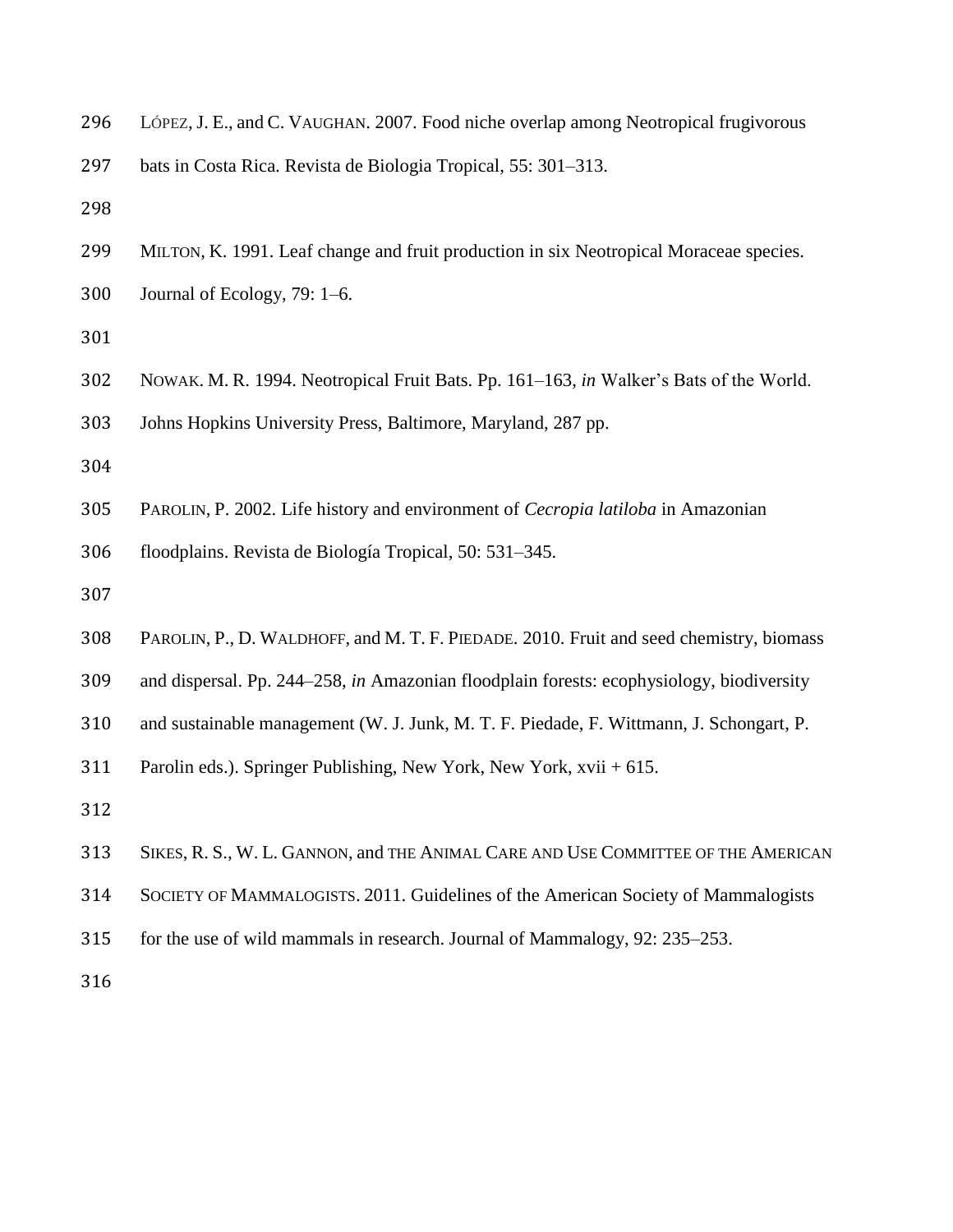- SIMMONS, N. B. 2005. Order Chiroptera. Pp. 312–529, *in* Mammal species of the world: a
- taxonomic and geographic reference (D. E. Wilson and D. M. Reeder, eds.). 3rd ed. Johns
- Hopkins University Press, Baltimore, Maryland, xxxv + 743.
- 
- ZALAMEA, P., F. MUNOZ, P. R. STEVENSON, C. E. T. PAINE, C. SARMIENTO, D. SABATIER,
- and P. HEURET. 2011. Continental-scale patterns of *Cecropia* reproductive phenology:
- evidence from herbarium specimens. Proceedings of the Royal Society B, 278: 2437–2445.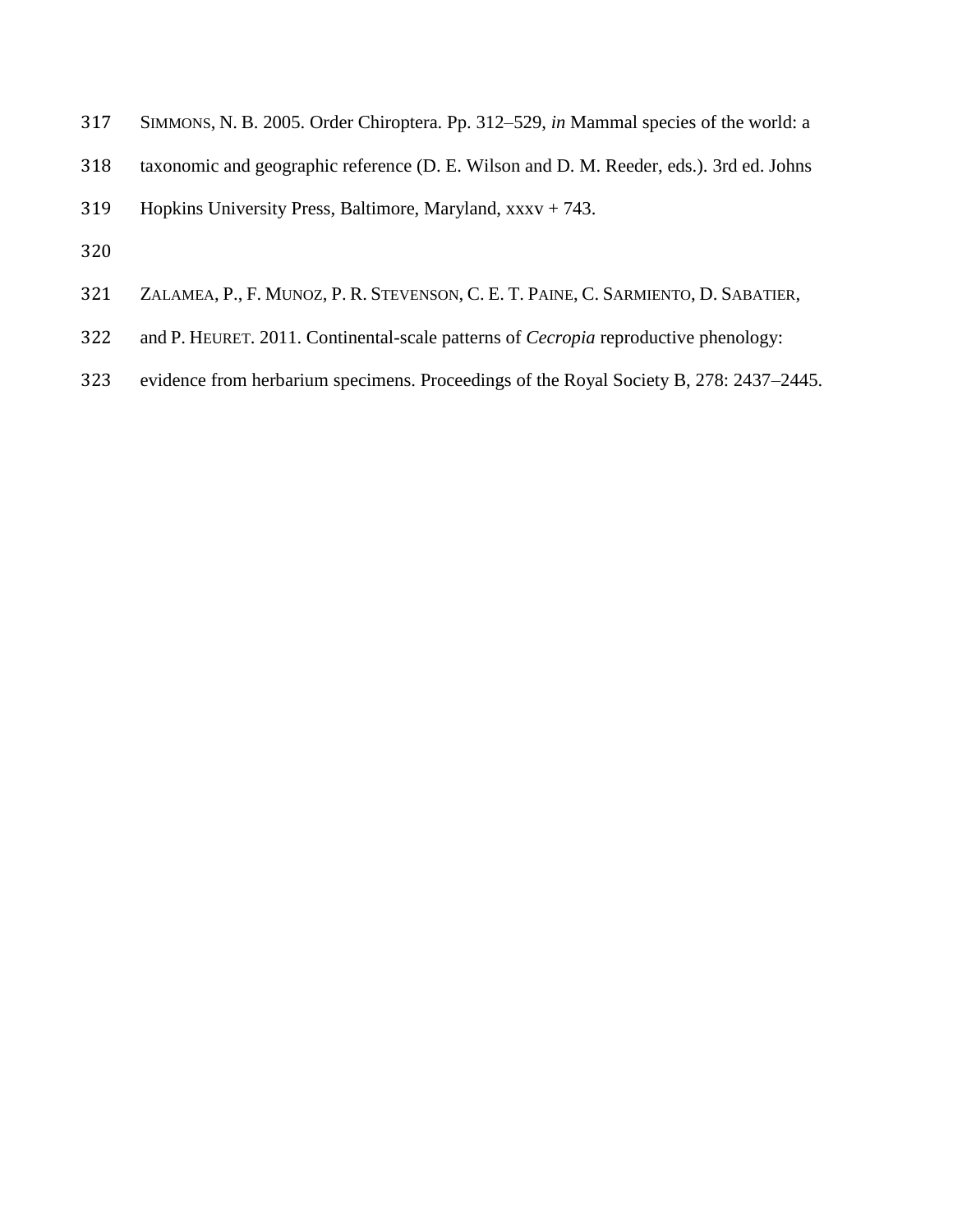TABLE 1. *Inventory of Bat Dispersed Plant Species--* The 20 dispersed plant species identified in fecal and stomach content samples of bats collected in 2013 from study sites within the Iwokrama Forest, Guyana. Along with plant species, the number of samples in which each plant species occurred and bat species whose samples contained each plant species are displayed. An asterisk (\*) denotes a new record of plant species documented in fecal samples of bat species acting as a dispersal agent, or in the case of *C. latiloba,* a plant species that has been newly discovered to be bat dispersed.

|                        | <b>Total</b>     |                                                                                                |
|------------------------|------------------|------------------------------------------------------------------------------------------------|
|                        | <b>Number of</b> |                                                                                                |
| <b>Plant Species</b>   | <b>Samples</b>   | <b>Bat Species (Number of Samples)</b>                                                         |
| Ficus nymphaeifolia    | 12               | A. lituratus (2), A. obscurus, A. planirostris (7),                                            |
|                        |                  | V. bidens $*(2)$                                                                               |
| Piper bartlingianum    | 12               | C. perspicillata (8), R. pumilio, S. tildae (3)                                                |
| Cecropia latiloba*     | 9                | A. lituratus, A. obscurus (2), A. planirostris (3),<br>C. perspicillata, P. helleri, V. bidens |
| Cecropia sciadophylla  | 8                | A. lituratus (4), A. obscurus, A. planirostris, P. hastatus,<br>$S.$ lilium*                   |
| Solanum rugosum        | 5                | C. perspicillata (5)                                                                           |
| Ficus panurensis       | 4                | A. gnomus*, A. planirostris* $(3)$                                                             |
| Rollinia exsucca       | $\overline{4}$   | C. perspicillata (4)                                                                           |
| Piper trichoneuron     | $\overline{c}$   | C. perspicillata (2)                                                                           |
| Senna quinquangulata   | $\overline{2}$   | C. perspicillata (2)                                                                           |
| Anthurium trinerve     | 1                | C. perspicillata                                                                               |
| Cecropia obtusa        | 1                | A. obscurus                                                                                    |
| Cecropia sp.           | 1                | A. lituratus                                                                                   |
| Ficus insipida         | 1                | A. planirostris                                                                                |
| Ficus maxima           | 1                | A. obscurus*                                                                                   |
| Paullinia sp.          | 1                | $C.$ perspicillata*                                                                            |
| Philodendron guianense | 1                | C. perspicillata*                                                                              |
| Philodendron sp.       | 1                | A. lituratus                                                                                   |
| Piper anonifolium      | 1                | C. perspicillata                                                                               |
| Piper hostmannianum    | 1                | C. perspicillata                                                                               |
| Vismia cayennensis     | 1                | C. perspicillata                                                                               |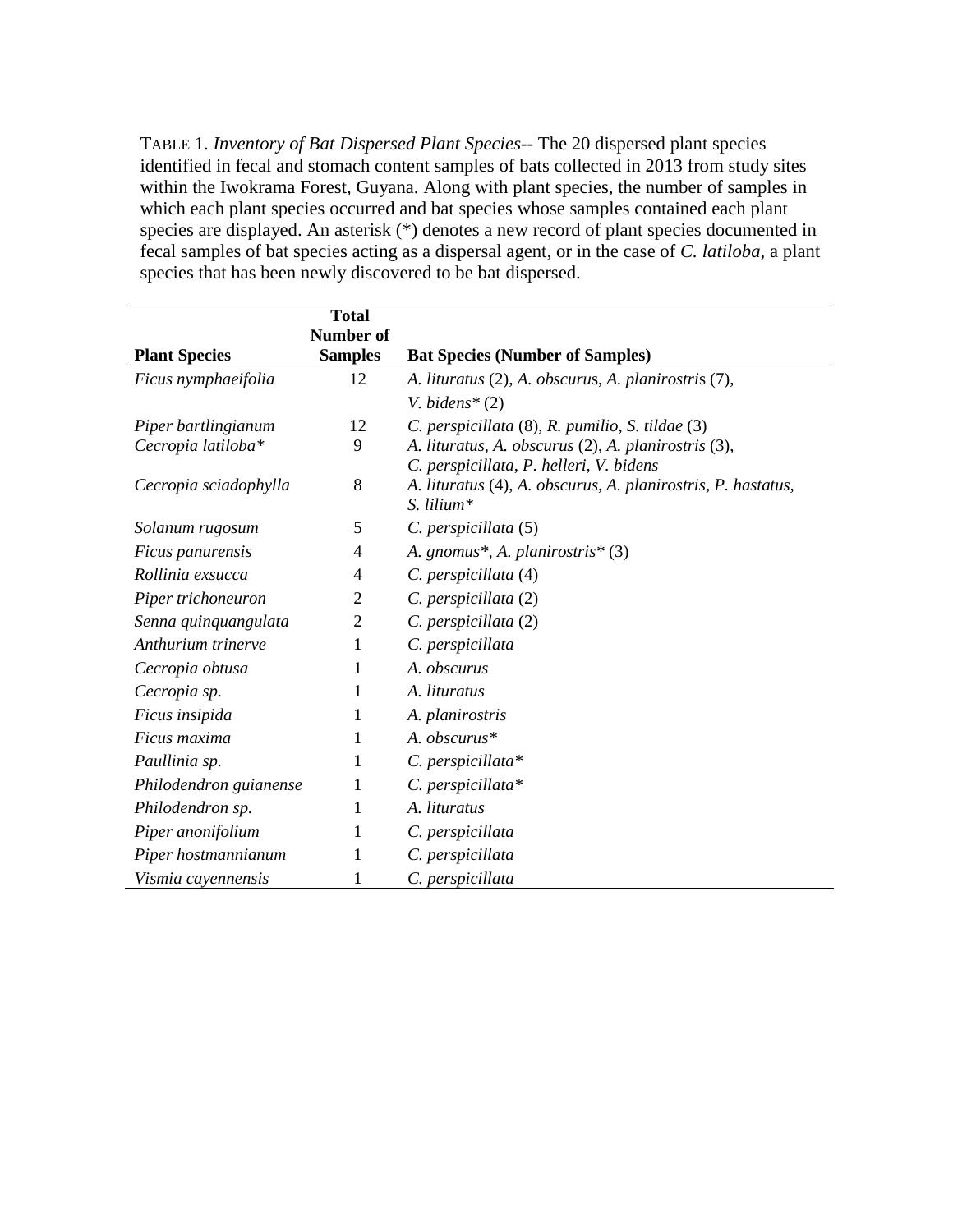

FIGURE 1. Map of the Iwokrama Forest in central Guyana with the study sites labeled.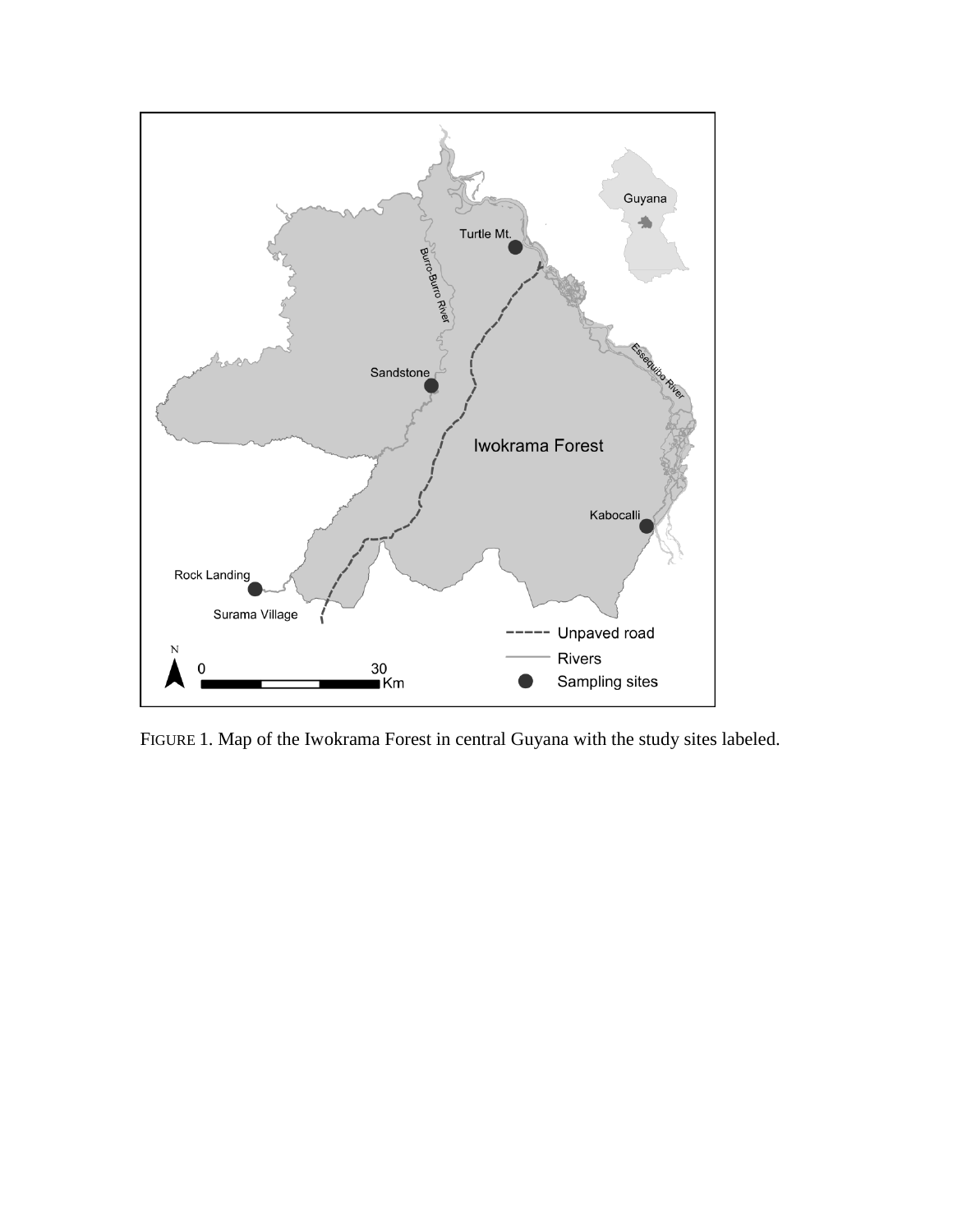

FIGURE 2. Images showing diaspores of *Cecropia sciadophylla* (A), *Cecropia latiloba* (B), and *Cecropia obtusa* (C). Diaspores were isolated from the following collected fecal samples: *C. sciadophylla* – *Artibeus lituratus*; *C. latiloba* – *Artibeus obscurus*; and *C. obtusa – Artibeus obscurus*. Samples collected July-August 2013 from the Iwokrama Forest, Guyana. Scales in images in millimeters.